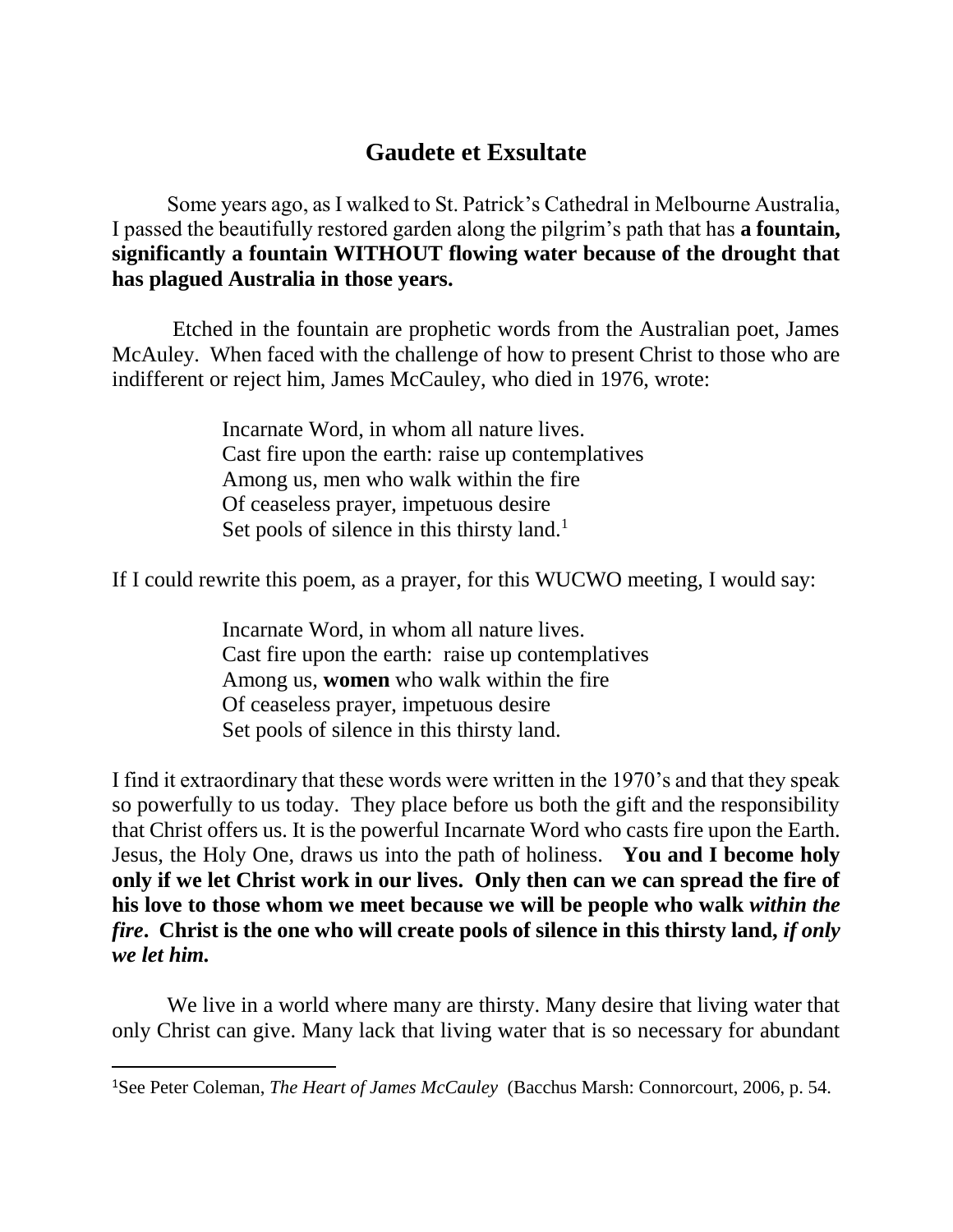life. You and I are called to be bearers of that water, but we can only do that in and through Christ. The Apostolic Exhortation of Pope Francis, *Gaudete et Exsultate* (GE) teaches us how.

"Rejoice and be Glad" (Mt 5:12), *"Gaudete et Exsultate"*.

With these words of Jesus, Pope Francis begins his Apostolic Exhortation on the call to holiness in today's world. His basic message is "Do not be afraid of holiness". If you respond fully to this call, you will receive new energy, vitality and joy in your everyday life. At the same time, he reminds us:

The Lord asks everything of us, and in return he offers us true life, the happiness for which we were created. He wants us to be saints and not to settle for a bland and mediocre existence (*GE* 1).

As women gathered here from every part of the world, who are called to be "carriers of living water to a world that thirsts for peace", what does Pope Francis say to us **today** through *Gaudete et Exsultate?*

This **brief reflection** begins with an overview of what the Holy Father has written with the aim of **seeing** together what might Pope Francis be saying to WUCWO through Gaudete et Exsultate.

## **A brief overview of "Rejoice and Be Glad",** *Gaudium et Exsultate*

The basic purpose of this document is to remind us that **we are all called to holiness**: not just the canonized saints, including women like St. Catherine of Siena, St. Teresa of Avila (whose feast day we have just celebrated), and St Josephine Bakhita (a great African saint), but also the unknown or forgotten women and men who have lived holy and ordinary lives throughout the centuries. The holy ones are not saints on a pedestal; they include our "own mothers, grandmothers or other loved ones (cf. 2 Tim 1:5)". Pope Francis invites us to **open our eyes** and **see** the holiness present in them and in "our next-door neighbours, those who, living in our midst, reflect God's presence." On this occasion, I also think of the holy members of WUCWO who have paved the way for us to be here right now.

The **first chapter, "The Call to Holiness",** simply describes the ordinary and everyday holiness to which we are all called. In the spirit of the Second Vatican Council, Pope Francis reminds us that holiness is above all a **gift:** an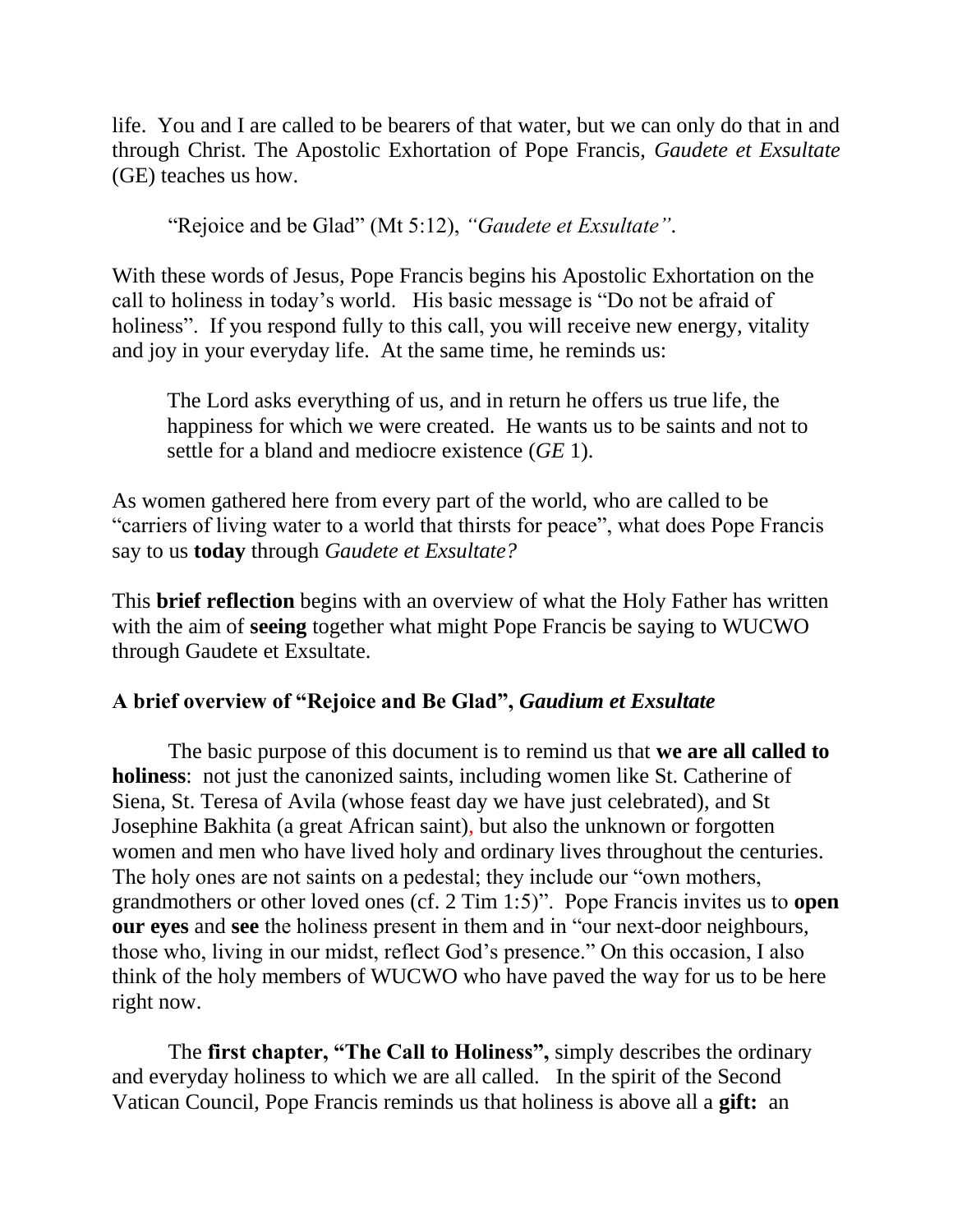experience of union with Christ whereby we learn to abide in Jesus and are enfolded into the mysteries of his life, death and resurrection. Holiness is also a **responsibility**: it involves "living our lives with love and . . . bearing witness in everything that we do", wherever we are, whatever we are doing. (GE14) In synthesis, holiness is about living our ordinary lives with extraordinary love.

What implications do this teaching have for our everyday life? It is a reminder that all of the activities of everyday life are the "raw material" for growth in holiness. Sometimes what we think is peripheral (or even something to be ticked off a mundane list) is in fact our path to holiness. Holiness means that we give loving and leisurely attention to the everyday geographical details of our life and work.<sup>2</sup> James O'Donohue offers an eloquent expression of the same point in his poem "The Inner History of a Day",

> We seldom notice how each day is a holy place Where the eucharist of the ordinary happens, Transforming our broken fragments Into an eternal continuity that keeps us.<sup>3</sup>

The people we meet, the struggles we have, the beauty we see around us, the insults—are all means to grow in holiness. Pope Francis also reminds us that we as Catholics do not have a monopoly on holiness. It can be lived "even outside the Catholic church and in different contexts". (GE 9) It is not up to us "to claim to say where God is not, because God is mysteriously present in the life of every person, in a way that he himself chooses, and we cannot exclude this by our presumed certainties." (GE 42) **If we open our eyes to really see, then we will not be surprised to find signs and examples of holiness in unexpected places.**

The **second chapter, "Two subtle enemies of holiness",** identifies two heresies found in the early church that also have contemporary expressions: **Gnosticism and Pelagianism.** Quite simply, contemporary Gnosticism manifests itself when we absolutize our own limited understanding of the mysteries of faith and impose them on others. A sure sign of Gnosticism is when we act as if only those who are capable of fully understanding the depths of Christian doctrines (GE 37). Pelagianism (or semi-Pelagianism) occurs when we try to rely on our own

 $\overline{a}$ 

<sup>2</sup> Eugene H. Peterson, *Under the Unpredictable Plant. An Exploration in Vocational Holiness* (Michigan\Cambridge: William B. Eerdmans, 1992), pp. 149-152.

<sup>3</sup> See John O'Donohue, "The Inner History of a Day" in *To Bless the Space Between Us: A Book of Blessings* (New York: Convergent Books, 2008), *p. 161.*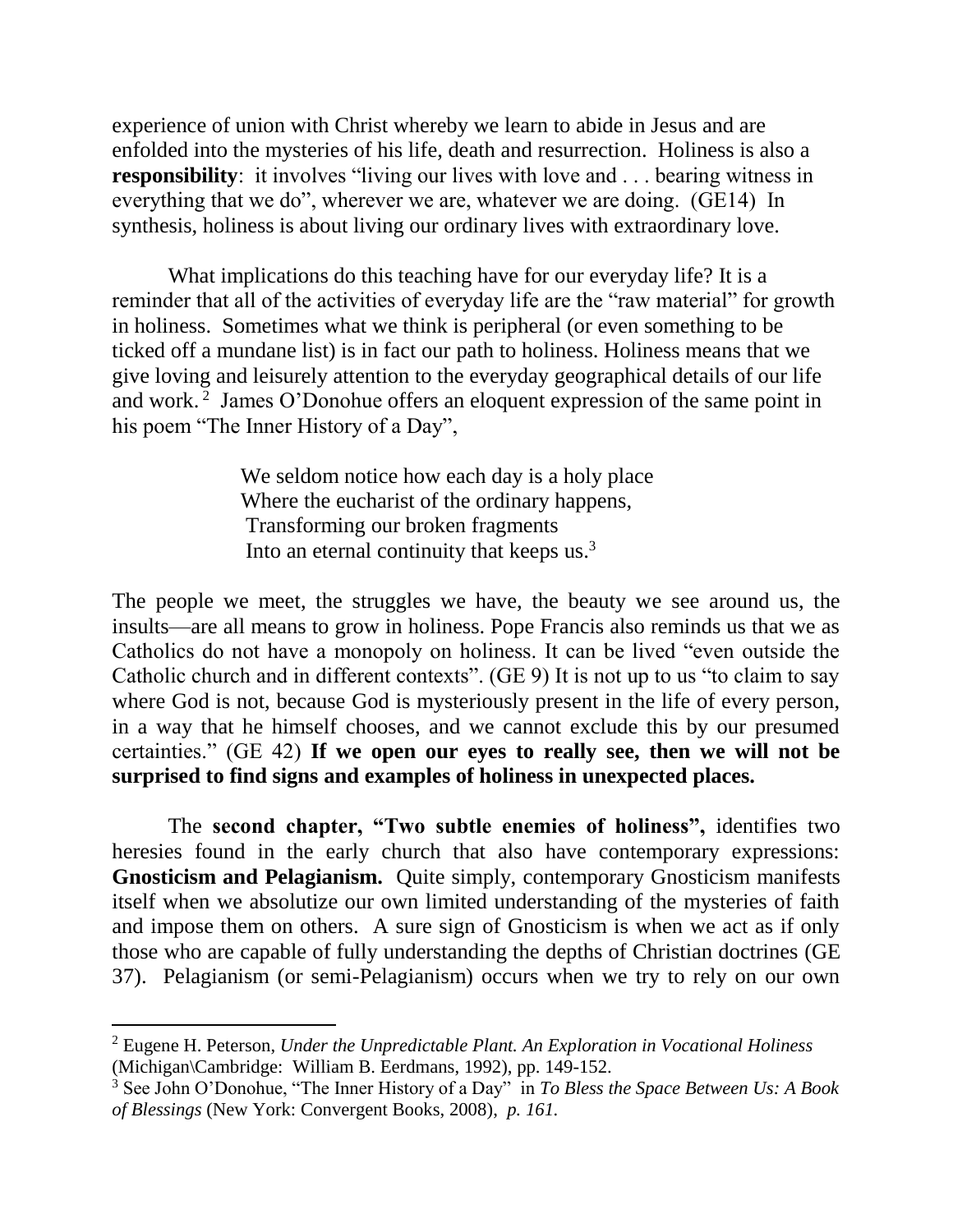power to reach God. A sure sign of this heresy is when I feel superior to others "because I observe certain rules or remain intransigently faithful to a particular Catholic style". The remedy for both is a deep humility where I acknowledge my limitations and my need for God's grace.

**The third chapter, "In the light of the Master", contains the central message of** *Gaudete et Exsultate*, namely that holiness is meant to be concrete and practical: quite simply, it means following in Jesus' footsteps by living the beatitudes, each of us doing so in his or her own unique way.

The Beatitudes are the qualities or characteristics of those who live holiness. To put it bluntly, the Beatitudes are our Christian "identity card":

Blessed are the poor in spirit, for theirs is the kingdom of heaven. Blessed are those who mourn, for they will be comforted. Blessed are the meek, for they will inherit the earth. Blessed are those who hunger and thirst for righteousness, for they will be filled. Blessed are the merciful, for they will receive mercy. Blessed are the pure in heart, for they will see God. Blessed are the peacemakers, for they will be called children of God. Blessed are those who are persecuted for righteousness' sake, for theirs is the kingdom of heaven. Blessed are you when people revile you and persecute you and utter all kinds of evil against you falsely on my account. Rejoice and be glad, for your reward is great in heaven, for in the same way they persecuted the prophets who were before you. (Matt 5:5-11)

If you want to know what holiness is, read, or rather *live* the Beatitudes.

In this chapter, Pope Francis also repeats the great criterion by which we will be judged by the Lord: "I was hungry and you gave me food, I was thirsty and you gave me drink, I was a stranger and you welcomed me, I was naked and you clothed me, I was sick and you took care of me, I was in prison and you visited me" (vv. Matt 25: 35-36). "Whatever you did to the least of these brothers and sisters, you did to me." Today, you and I are are challenged to ask: **What exactly have we done for Jesus who is truly present in those who are the most vulnerable and poor of our society? What are we doing for Jesus who is present in them? What will we do for Jesus?**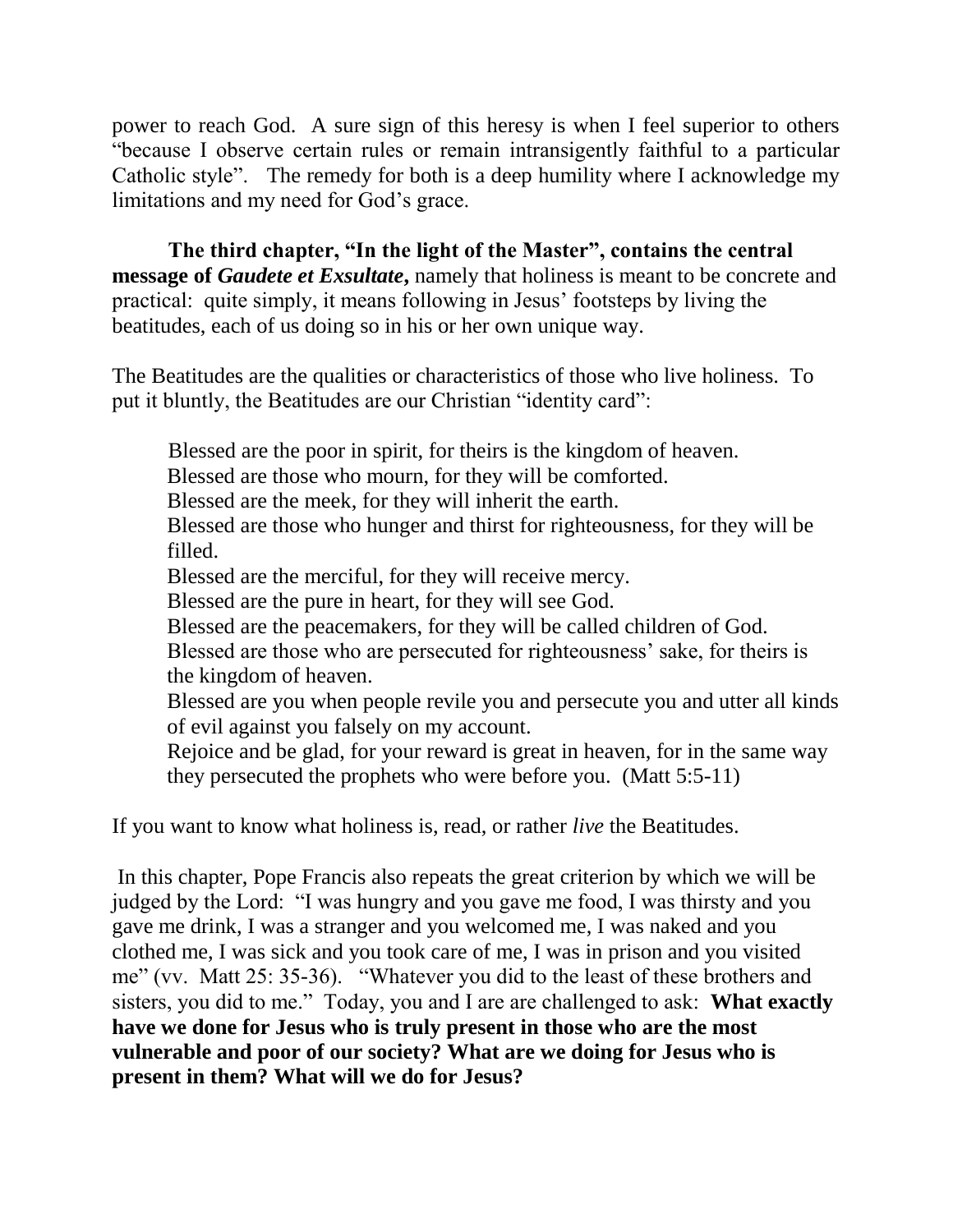**The fourth chapter,** "Signs of Holiness in Today's World", suggests five spiritual attitudes found in those who are living holiness in our contemporary society. Briefly, these include (1) perseverance, patience and meekness; (2) joy in faith and a sense of humour; (3) boldness and courage in witnessing to Jesus, (4) communal joy and (5) constant prayer. These are the concrete signs of people becoming more Christ-like in their daily lives. Though time does not permit me to focus in detail on each, I do think that the fourth spiritual attitude, namely the joy of living in community, or the "mystique" of living together (to quote *Evangelii Gaudium* 87) is something that can speak perhaps to us gathered here today. In fact, in *Evangelii Gaudium* Pope Francis writes of the "mingling and encounter, embrace and supporting one another, of stepping into the flood tide which while, chaotic, can become a genuine experience of fraternity, a caravan of solidarity, a sacred pilgrimage." (EG 87)

**The final chapter**, "Spiritual Combat, Vigilance and Discernment" acknowledges that the pursuit of holiness includes a spiritual battle where we find ourselves fighting *both* forces *outside ourselves* like the cultures of individualism and materialism *and forces within*. This is why discernment is so important for Christian spirituality: it is only by being vigilant and discerning that we can be sure that we are following the path of Jesus. Evil is real, the devil exists, and Pope Francis invites us to join ourselves with the Blessed Virgin Mary in this spiritual battle.

## **What might Pope Francis be saying to WUCWO today through** *Gaudete et Exsultate***?**

I now come to my second point, namely, what might Pope Francis be saying to WUCWO today through *Gaudete et Exsultate*?In a certain sense, **only you can answer this question through your own discernment.** I hope it is not too presumptuous though if I make a suggestion.

 The voice and the insights of women are important for the Church today perhaps more than ever. In this context, it is significant **how many times and at what length** these voices are heard in *Gaudete et Exsultate*. I think there is a message in this for us too. The message is **not** that women have a monopoly on holiness! It does remind us though that **all of us have our particular gifts given by the Lord for the upbuilding of the Church and society.** In *Gaudete et*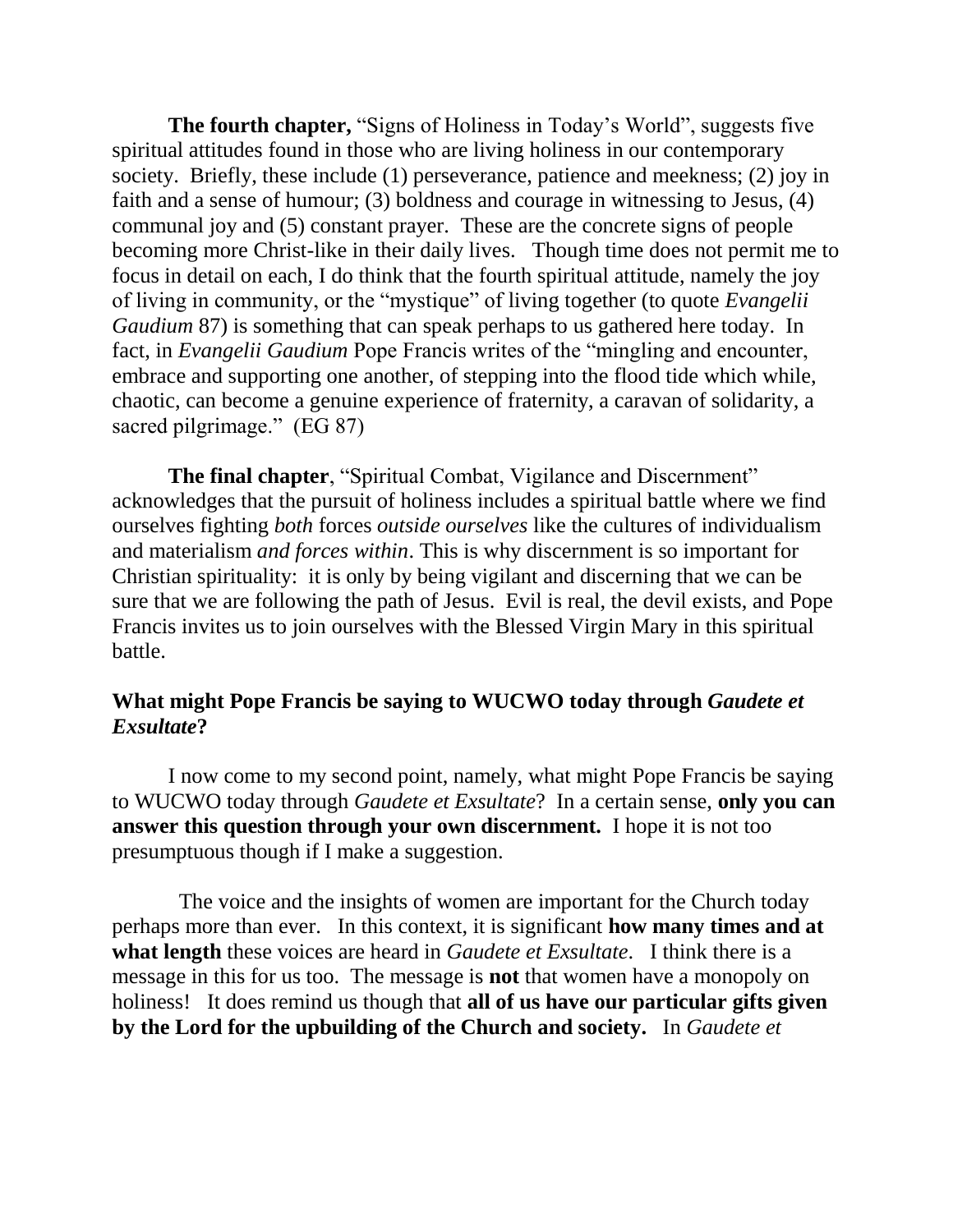*Exsultate*, holy women are "up front and visible" and so should we be.<sup>4</sup> We need to be bold, joyful, and persistent in carrying out our mission, with confidence in God's help.

For more than one hundred years (from 1910), WUCWO has been promoting the "presence, participation and co-responsibility of Catholic women in society and in the Church, in order to enable them to fulfil their mission of evangelization and to work for human development." (Mission Statement). **I think that this apostolic exhortation is an invitation to keep doing just that, but it is also a challenge not to be afraid to be open to new risks and new ways.** 

WUCWO has a long tradition of concrete action—advocating for those who are fragile or on the peripheries of society. In recent years, you have truly made the priorities of Pope Francis your own. **The questions perhaps to ask are these: What more is the Lord asking now at this moment in history?** Am **I** afraid of where he might be calling? Are **we** afraid? **In what areas do we lack the inner freedom to completely open up to the work of holiness that God wants to do in us and through us?** We are invited to take risks, to go to the peripheries. If we take seriously the words of Pope Francis, this is where *Gaudete et Exsultate* will lead us.

## **Finally, what are we to "do", what actions can we take?**

 $\overline{a}$ 

In a certain sense, also the answer to this question will come from you as you deliberate together in your assembly. You will decide what it is that God calls you to do at this particular moment in history. One thing is sure: the needs of the world and Church are great. Most especially, we are all aware that in the Church right now there is so much scandal, heart-breaking news and disappointment regarding the behaviour of some in leadership. We must not be afraid to face the truth of the situation and also to do our part to remedy it.

 Once when Catherine of Siena was praying, she complained to God about all the problems in the Church and the world. If you think we have problems in the Twenty-first century, just take a look at what was happening in the Fourteenth!

<sup>4</sup> Rita Ferrone, "There are also Women There" in *Commonweal*, April 10, 2018 [\(https://www.commonwealmagazine.org/there-are-also-women-there](https://www.commonwealmagazine.org/there-are-also-women-there) accessed September 10, 2018.